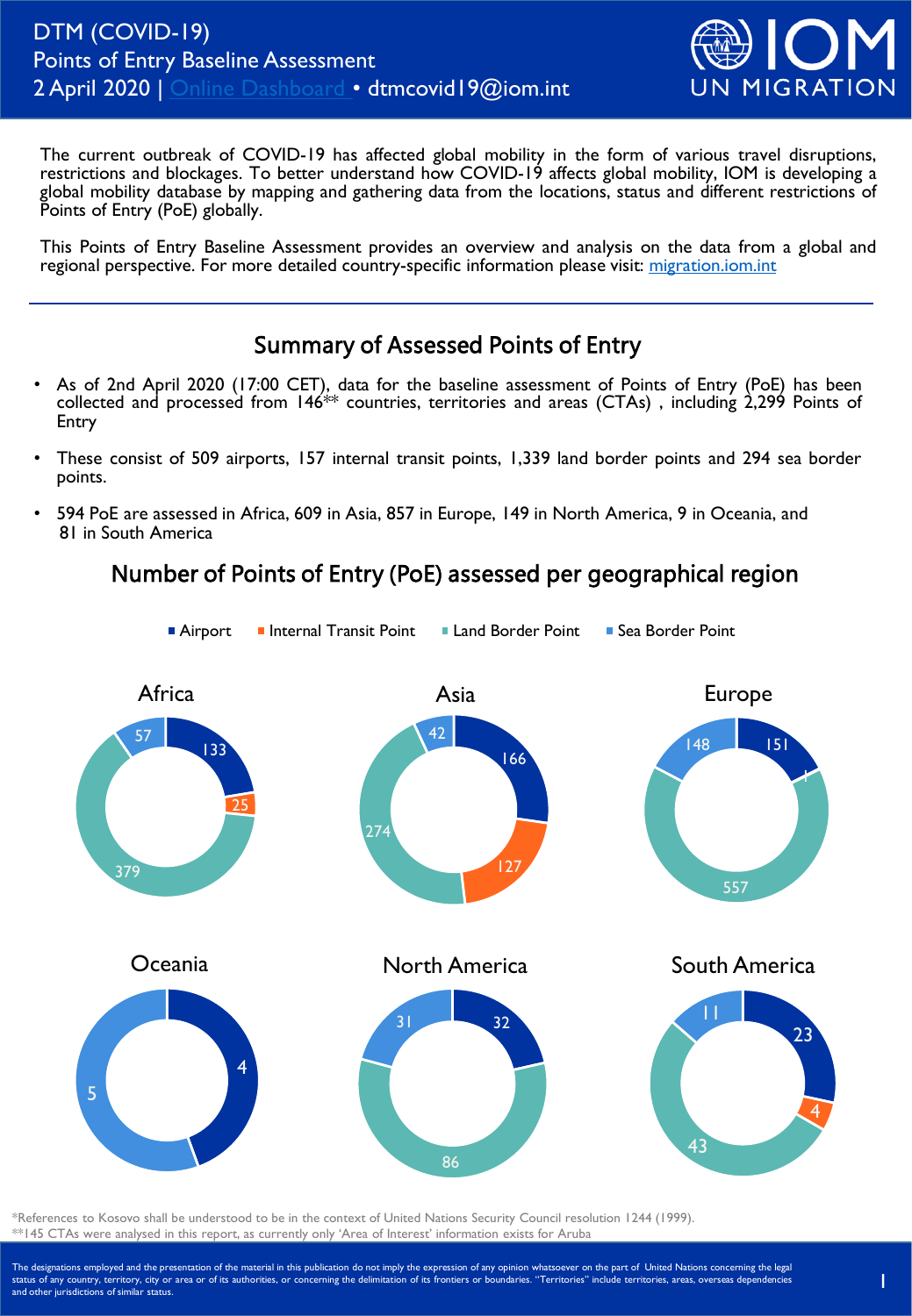

## Official and Operational Status of assessed Points of Entry

- Of the 2,299 PoE assessed, 1,085 were closed for entry and exit, 24 were closed for exit, 137 were closed for entry, 739 were partially closed, and 95 were unknown.
- Of the assessed PoE, 2,134 (93%) were reported to be official Points of Entry, while 165 (7%) were unofficial or unknown.
- In 30 CTAs, all assessed Points of Entry are closed for both entry and exit: Angola, Bolivia (Plurinational State of), Chad, Côte d'Ivoire, Curaçao, Dominican Republic, El Salvador, Ethiopia. Guinea-Bissau, Guyana, India, Jordan, Kazakhstan, Kuwait, Liberia, Madagascar, Malta, Mongolia, Nepal, North Macedonia, Oman, Panama, Peru, Qatar, San Marino, Saudi Arabia, Tajikistan, Turkey, United Arab Emirates, Kosovo\* (UN SCR 1244)
- In 6 CTAs, all assessed Points of Entry are closed for entry: Belize, Cambodia, Cyprus, Morocco, Russian Federation, Sri Lanka

#### Operational Status of assessed Points of Entry (PoE) per geographical region



\*References to Kosovo shall be understood to be in the context of United Nations Security Council resolution 1244 (1999).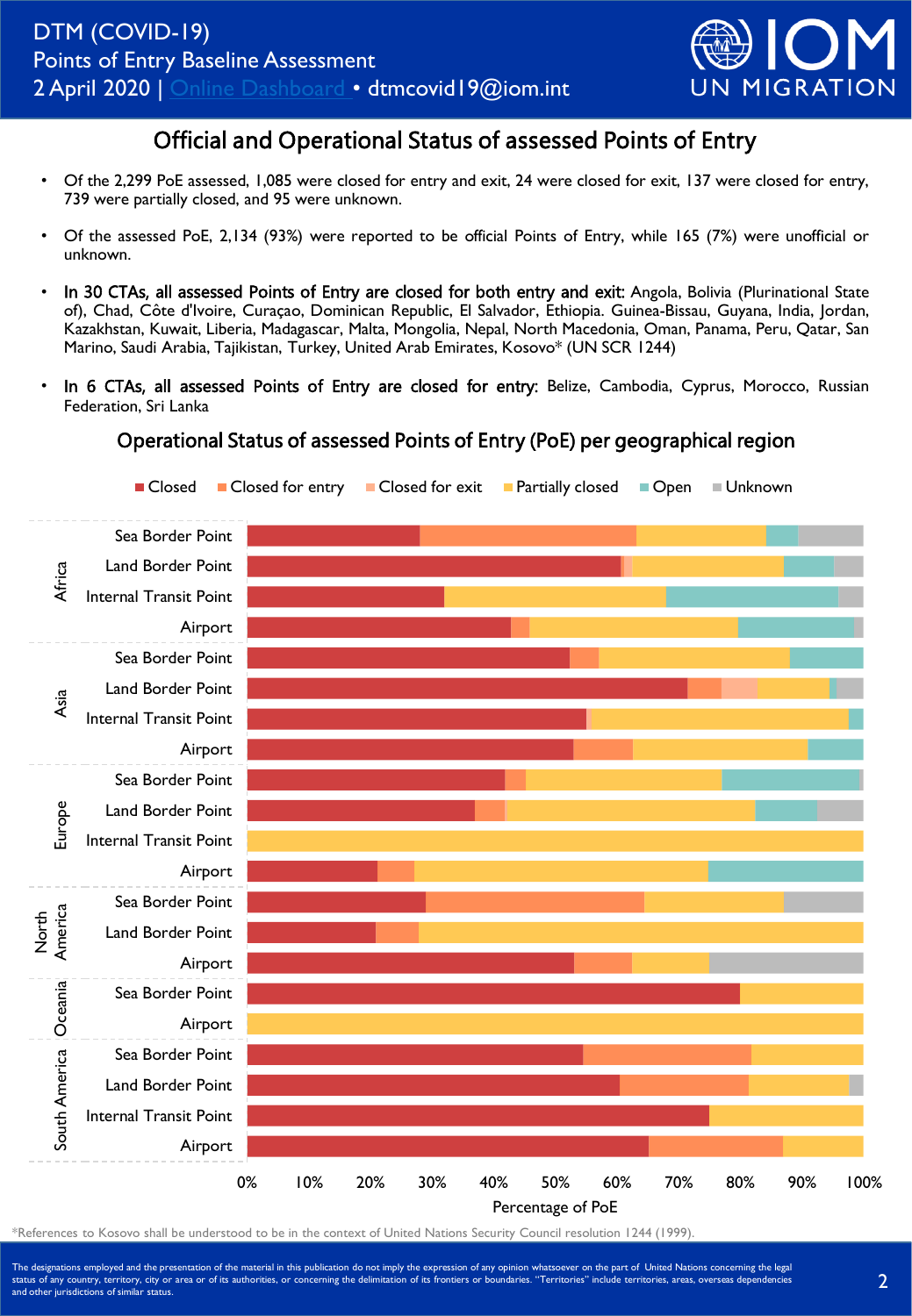

## Restrictions at assessed Points of Entry

- Of the 2,299 assessed Points of Entry, 1,986 (86%) have some form of restrictions/measures in place.
- 843 (37%) Points of Entry are reported to be imposing some form of health restrictions/requirements.

#### Top three commonly imposed type of restrictions/measures (of assessed PoE):

- 1. Movement Restriction to this location (69% of assessed PoE)
- 2. Movement Restriction from this location (64% of assessed PoE)
- 3. Medical Measures (24% of assessed PoE)

#### Top three commonly imposed medical measures (of assessed PoE that have medical measures):

- 1. Routine health screening (33% of assessed PoE have medical measures)
- 2. COVID-19 screening (35% of assessed PoE have medical measures)
- 3. Isolation measures (13% of assessed PoE have medical measures)

### Type of Restrictions/Measures Imposed at Points of Entry per Region (Multiple-choice)



### Type of Medical Measures Imposed at Points of Entry per Region (Multiple-choice)

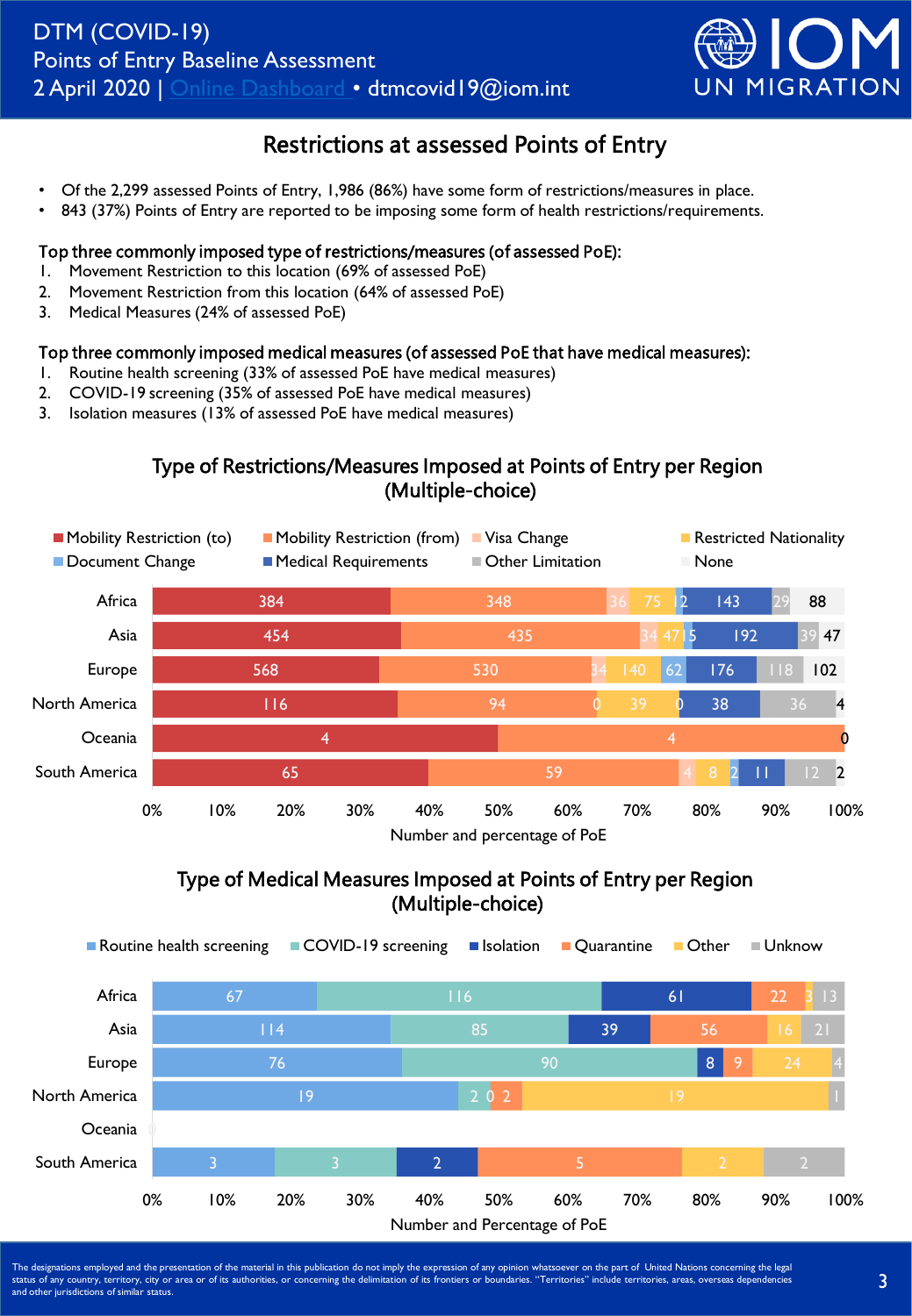

### Duration of Restriction/Measures and Affected Population Categories at Reported Ports of Entry

Affected Population Categories at Points of Entry per Region

- The most common restriction period ranged between 14 days to one month (50% of assessed PoE).
- The most affected population category at PoE is Regular Travelers (80% of assessed PoE)
- The second most affected population category at PoE is Nationals (68% of assessed PoE)
- IDPs are affected at the most PoE in Africa
- Returnees and Irregular Migrants are affected at the most PoE in Europe



## Number and Percentage of PoE

#### Methodology

DTM utilizes in-country expertise of IOM offices around the world to collect relevant information in a systematic and structured approach. Data is collected from the following observation points:

- Points of entry and exit (airports, land borders and seaport)
- Transit points (in country locations on crossroads between cities and regions)
- Areas (regions or cities in the country)

(More detailed description and methodology are available at: [Methodology Framework\)](https://migration.iom.int/system/tdf/DTM Methodological Framework for Points of Entry Country Baseline _COVID-19 11032020.pdf?file=1&type=node&id=7994)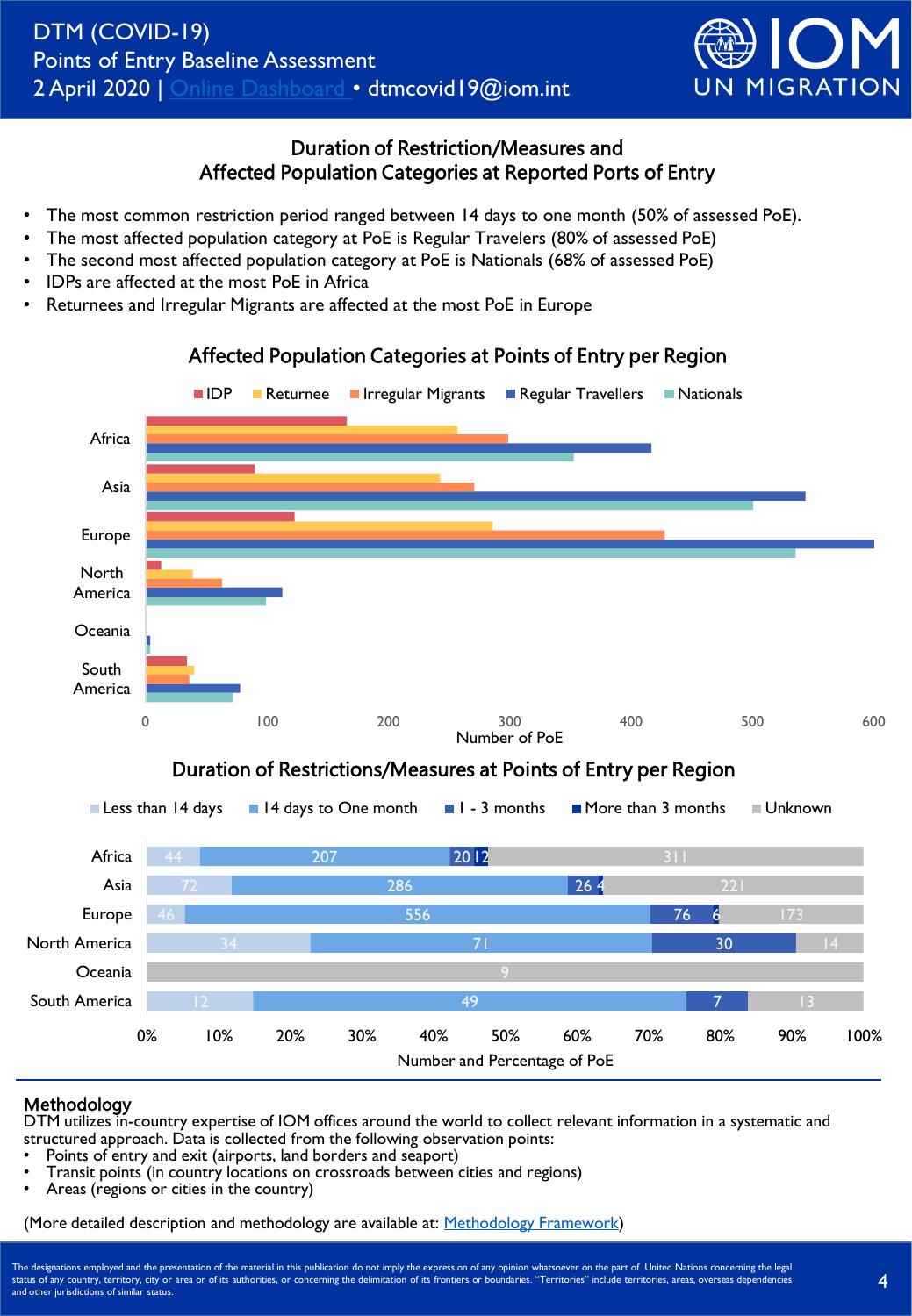

### Ports of Entry Operational Status by Classification and CTAs

| Country                          | Closed                   |                         |                | Closed for entry   Closed for exit   Partially closed   Open   Unknown   Grand Total |                          |                |                         |
|----------------------------------|--------------------------|-------------------------|----------------|--------------------------------------------------------------------------------------|--------------------------|----------------|-------------------------|
| Afghanistan                      |                          | $\overline{\mathbf{3}}$ | 3              | 12                                                                                   | $\mathbf{I}$             | 12             | 41                      |
| Albania                          | $\sqrt{2}$               |                         |                | $\overline{\mathbf{4}}$                                                              |                          |                | 6                       |
| Algeria                          |                          |                         |                | $\overline{1}$                                                                       |                          |                |                         |
| Angola                           | $\overline{11}$          |                         |                |                                                                                      |                          |                | $\mathbf{H}$            |
|                                  | $\overline{1}$           |                         |                |                                                                                      |                          |                | 6                       |
| Argentina                        |                          | 5                       |                |                                                                                      |                          |                |                         |
| Armenia                          | $\mathbf 2$              | $\mathbf{I}$            |                |                                                                                      | $\overline{2}$           |                | 6                       |
| Azerbaijan                       |                          |                         |                |                                                                                      |                          |                |                         |
| Bahrain                          |                          |                         |                |                                                                                      |                          |                |                         |
| Bangladesh                       | 67                       |                         |                | $\mathbf 2$                                                                          |                          |                | 70                      |
| Belarus                          |                          |                         |                |                                                                                      | 17                       |                | 17                      |
| Belgium                          | $\overline{\phantom{a}}$ |                         |                |                                                                                      |                          |                | $\mathbf 2$             |
| Belize                           |                          | 5                       |                |                                                                                      |                          |                | 5                       |
| Benin                            |                          |                         |                |                                                                                      |                          |                | $\mathsf{I}$            |
| Bolivia (Plurinational State of) | 20                       |                         |                |                                                                                      |                          |                | 20                      |
|                                  | 31                       |                         |                | П                                                                                    |                          |                | 43                      |
| Bosnia and Herzegovina           |                          |                         |                |                                                                                      |                          |                |                         |
| Botswana                         |                          |                         |                | 5                                                                                    |                          |                | 5                       |
| <b>Brazil</b>                    |                          |                         |                | $\overline{1}$                                                                       |                          |                | $\mathbf{I}$            |
| <b>Bulgaria</b>                  |                          |                         |                | 37                                                                                   |                          |                | 38                      |
| Burkina Faso                     | $\overline{10}$          |                         |                |                                                                                      | 6                        |                | 16                      |
| Burundi                          | 30                       |                         |                |                                                                                      |                          |                | 31                      |
| Cambodia                         |                          | 5                       |                |                                                                                      |                          |                | 5                       |
| Cameroon                         | 50                       | $\mathbf{H}$            |                |                                                                                      |                          |                | 62                      |
| Central African Republic         | $\boldsymbol{6}$         |                         | 3              |                                                                                      |                          | $\overline{2}$ | 13                      |
| Chad                             | $\overline{4}$           |                         |                |                                                                                      |                          |                | 4                       |
| Chile                            |                          |                         |                | $\overline{2}$                                                                       |                          |                | 3                       |
|                                  |                          |                         |                |                                                                                      |                          |                |                         |
| Colombia                         |                          | 9                       |                |                                                                                      |                          |                | $\overline{10}$         |
| Comoros                          |                          |                         |                |                                                                                      |                          |                | $\mathbf{I}$            |
| Costa Rica                       |                          |                         |                | 15                                                                                   |                          |                | 15                      |
| Côte d'Ivoire                    | $\overline{7}$           |                         |                |                                                                                      |                          |                | $\boldsymbol{7}$        |
| Croatia                          | 71                       |                         |                |                                                                                      |                          |                | 72                      |
| Curaçao                          | $\mathbf 2$              |                         |                |                                                                                      |                          |                | $\mathbf 2$             |
| Cyprus                           |                          | 3                       |                |                                                                                      |                          |                | 3                       |
| Czechia                          |                          |                         |                | $\mathbf{I}$                                                                         |                          |                | $\mathbf{I}$            |
| Democratic Republic of the Congo |                          |                         |                | 36                                                                                   |                          |                | 36                      |
| Denmark                          | 17                       |                         |                | 3                                                                                    |                          |                | 20                      |
|                                  |                          |                         |                | $\overline{7}$                                                                       |                          |                | $\overline{7}$          |
| Djibouti                         |                          |                         |                |                                                                                      |                          |                |                         |
| Dominican Republic               | 12                       |                         |                |                                                                                      |                          |                | 12                      |
| Ecuador                          | $\overline{2}$           |                         |                | $\mathbf 2$                                                                          |                          |                | 4                       |
| Egypt                            |                          |                         | $\overline{2}$ |                                                                                      |                          |                | 4                       |
| El Salvador                      | 8                        |                         |                |                                                                                      |                          |                | 8                       |
| Estonia                          |                          |                         |                | 5                                                                                    |                          |                | 6                       |
| Eswatini                         |                          |                         |                | 8                                                                                    |                          |                | 8                       |
| Ethiopia                         | 3                        |                         |                |                                                                                      |                          |                | 3                       |
| Finland                          |                          |                         |                | 8                                                                                    |                          |                | 8                       |
| France                           |                          |                         |                | $\overline{\mathbf{4}}$                                                              |                          |                | 6                       |
| Gambia (the)                     |                          |                         |                | $\overline{\phantom{a}}$                                                             |                          |                |                         |
|                                  |                          |                         |                |                                                                                      |                          |                |                         |
| Georgia                          | 3                        |                         |                | $\mathbf 2$                                                                          |                          |                | 5                       |
| Germany                          |                          |                         |                | 28                                                                                   | 4                        |                | 42                      |
| Guatemala                        | 10                       | 4                       |                |                                                                                      |                          |                | 4                       |
| Guinea                           |                          |                         |                | $\mathsf I$                                                                          | $\mathsf{I}\,\mathsf{0}$ |                | П                       |
| Guinea-Bissau                    |                          |                         |                |                                                                                      |                          |                |                         |
| Guyana                           | 3                        |                         |                |                                                                                      |                          |                | 3                       |
| Honduras                         | 8                        |                         |                | 12                                                                                   |                          |                | 21                      |
| Iceland                          |                          |                         |                | $\overline{\mathbf{3}}$                                                              |                          |                | $\overline{\mathbf{3}}$ |
| India                            | 46                       |                         |                |                                                                                      |                          |                | 46                      |
| Indonesia                        | $\overline{7}$           |                         |                | 5                                                                                    |                          |                | 12                      |
|                                  |                          |                         |                |                                                                                      |                          |                |                         |
| Iraq                             | $\overline{\mathbf{4}}$  |                         |                | $\overline{\mathbf{3}}$                                                              |                          |                | $\overline{7}$          |
| Ireland                          | $\mathbf{I}$             |                         |                |                                                                                      | $\overline{2}$           |                | 3                       |
| Israel                           |                          |                         |                | $\overline{1}$                                                                       |                          |                |                         |
| Italy                            | 49                       | 4                       |                | $\begin{array}{c} 25 \\ 10 \end{array}$                                              |                          |                | 79                      |
| Japan                            |                          |                         |                |                                                                                      |                          |                | $\overline{10}$         |
| Jordan                           |                          |                         |                |                                                                                      |                          |                | $\overline{1}$          |
| Kazakhstan                       | $\mathbf 2$              |                         |                |                                                                                      |                          |                | $\mathbf 2$             |
| Kenya                            |                          |                         |                | $\boldsymbol{7}$                                                                     |                          |                | 8                       |
| Kuwait                           |                          |                         |                |                                                                                      |                          |                | I                       |
|                                  | $23$                     |                         |                |                                                                                      |                          |                | 25                      |
| Kyrgyzstan                       |                          |                         |                | $\mathbf 2$                                                                          |                          |                |                         |
| Lao People's Democratic Republic | $\overline{10}$          |                         |                |                                                                                      |                          |                | $\bar{1}$               |
| Lebanon                          |                          | 5                       |                |                                                                                      |                          |                | 6                       |
| Lesotho                          | $\mathbf 2$              |                         |                | $\mathsf 3$                                                                          |                          |                | 5                       |
| Liberia                          | $\overline{1}$           |                         |                |                                                                                      |                          |                |                         |
|                                  |                          |                         |                |                                                                                      |                          |                |                         |